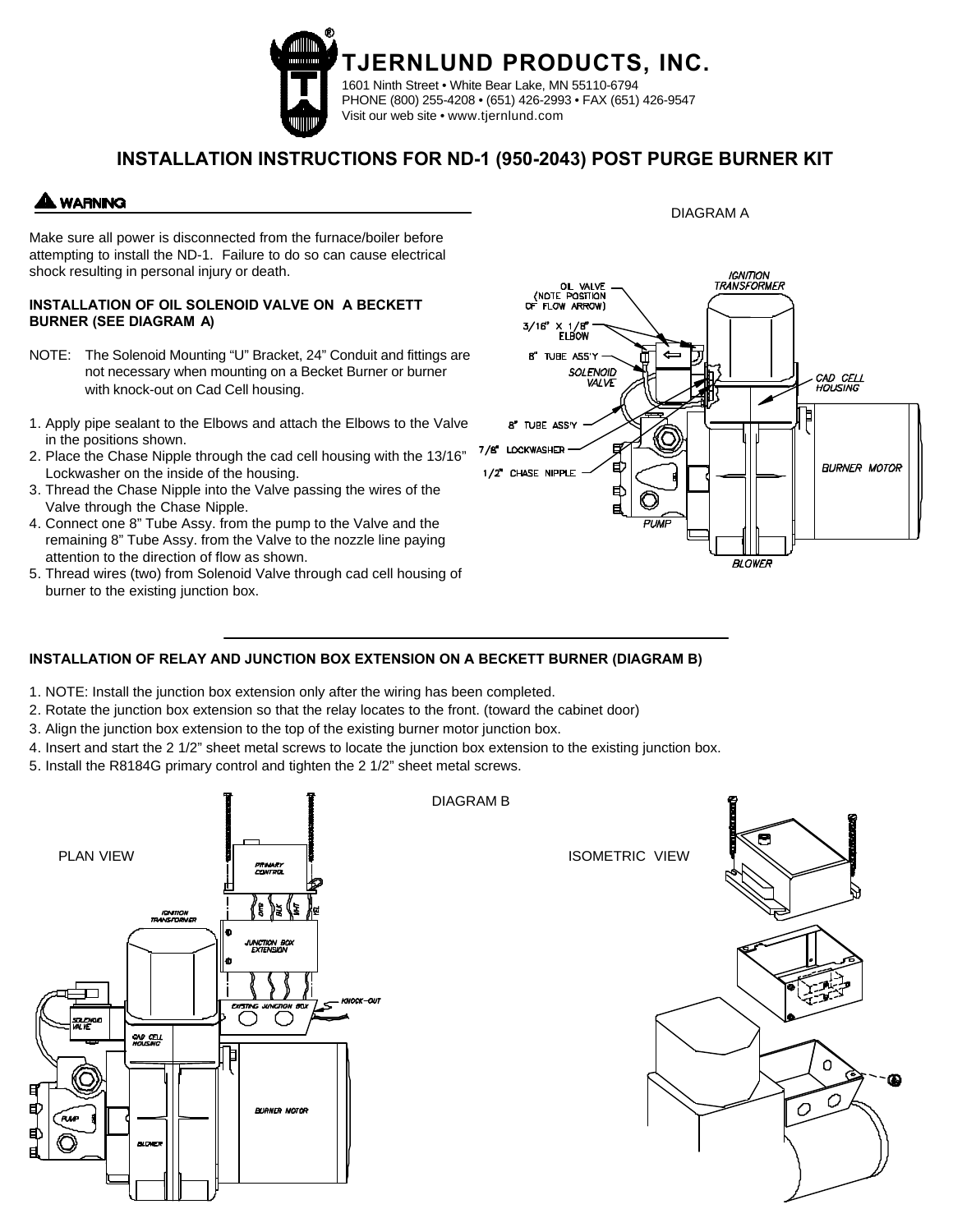

Make sure all power is disconnected from the furnace/boiler before attempting to install the ND-1. Failure to do so can cause electrical shock resulting in personal injury or death.

### **INSTALLATION OF OIL SOLENOID VALVE ON NON-BECKETT BURNERS**

- 1. Apply pipe sealant to the Solenoid Elbows, insert and tighten to position necessary for oil tubing.
- 2. Place the metal "U" Solenoid Bracket around Solenoid Valve.
- 3. Insert 1/2" Chase Nipple to Solenoid Valve and tighten.
- 4. Using screws provided, attach Solenoid to appliance wall. NOTE: Solenoid tubing is 8" long. If Oil Tubing does not reach pump and burner chamber the installer must provide a means of mounting the Solenoid Bracket on an extension. If mounting on a boiler attach Solenoid to exterior boiler wall with the 3/8" self tapping screws using the larger holes in Bracket, (See Diagram C). If mounting on a furnace install Solenoid on interior wall with the 3/8" self tapping screws using the smaller holes in Bracket, (See Diagram D).
- 5. Connect one 8" Tube Assy. from the pump to the Valve and the remaining 8" Tube Assy. from the Valve to the nozzle line paying attention to the direction of flow as shown, (See Diagram E).
- 6. The 24" long 3/8" diameter metal Conduit will have to be added to accommodate the placement of the Solenoid Valve on the wall of the appliance.
- 7. Thread wires through metal conduit for connection to primary control.

# **INSTALLATION OF RELAY AND JUNCTION BOX EXTENSION ON NON-BECKETT BURNERS (DIAGRAM E)**

- 1. NOTE: Install the junction box extension only after the wiring has been completed.
- 2. Rotate the junction box extension so that the relay locates to the front. (toward the cabinet door)
- 3. Align the junction box extension to the top of the existing burner motor junction box.
- 4. Insert and start the 2 1/2" sheet metal screws to locate the junction box extension to the existing junction box.
- 5. Install the primary control and tighten the 2 1/2" sheet metal screws.



DIAGRAM C



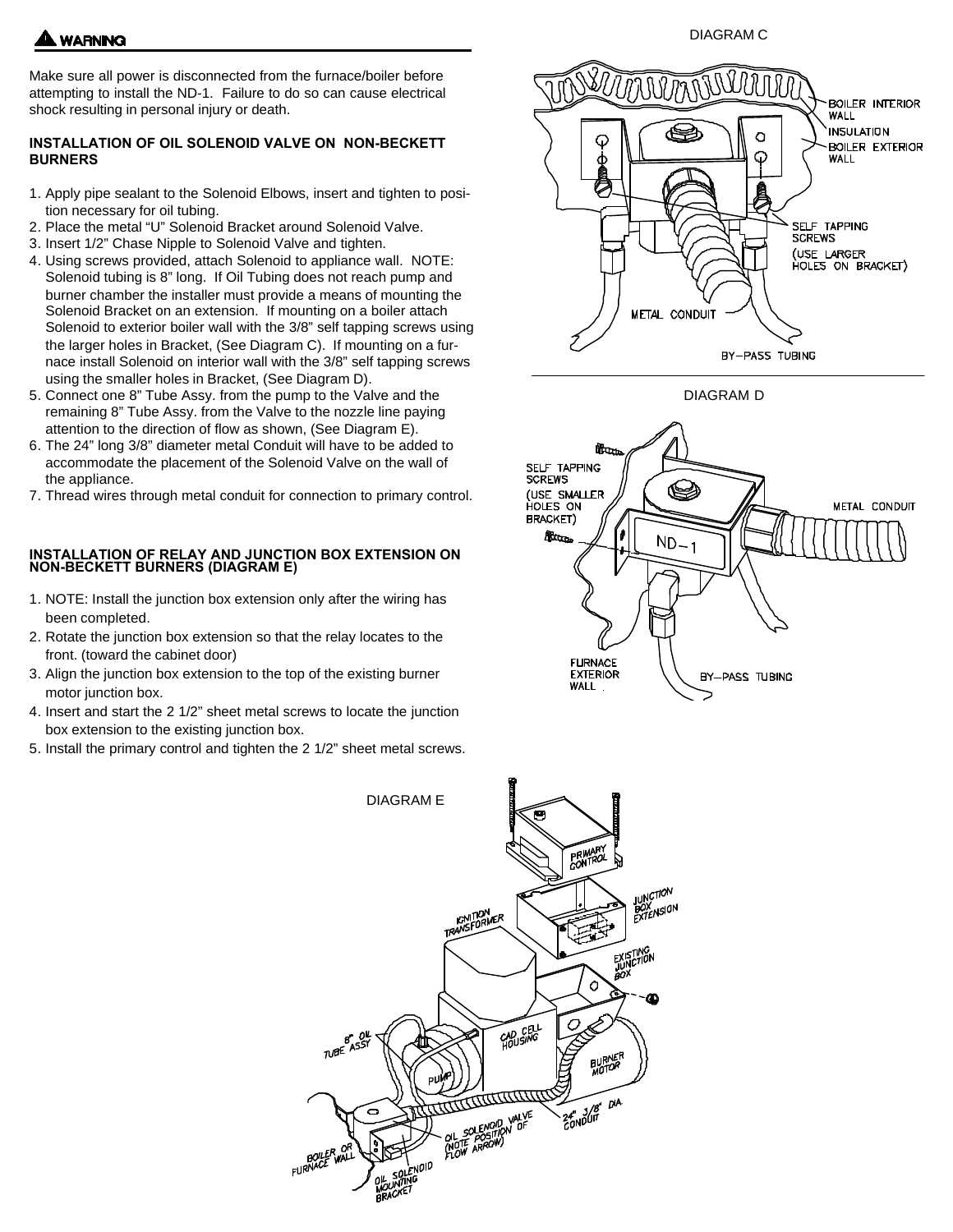#### **ELECTRICAL WIRING CONNECTIONS**

The electrical contact ratings for the Oil Solenoid Valve and the Relay are as follows:

**OIL SOLENOID VALVE:** 0.115 Amps at 120 VAC

**RELAY:** 0.10 Amps at 120 VAC (Coil), 12 Amps (full load) at 124 VAC (Contacts), 60 Amps (locked rotor) at 125 VAC (Contacts)

# **A WARNING**

Make sure all power is disconnected from the furnace/boiler before attempting to install the ND-1. Failure to do so can cause electrical shock resulting in personal injury or death.

All wiring from the to the post purge kit must be appropriate Class 1 wiring as follows: installed in rigid metal conduit, intermediate metal conduit, rigid non-metallic conduit, electrical metallic tubing, Type MI Cable, Type MC Cable, or be otherwise suitably protected from physical damage.

### **SIDESHOT® WIRED WITH STANDARD HONEYWELL ST9103 CONTROL & BURNER MOTOR POST PURGE**